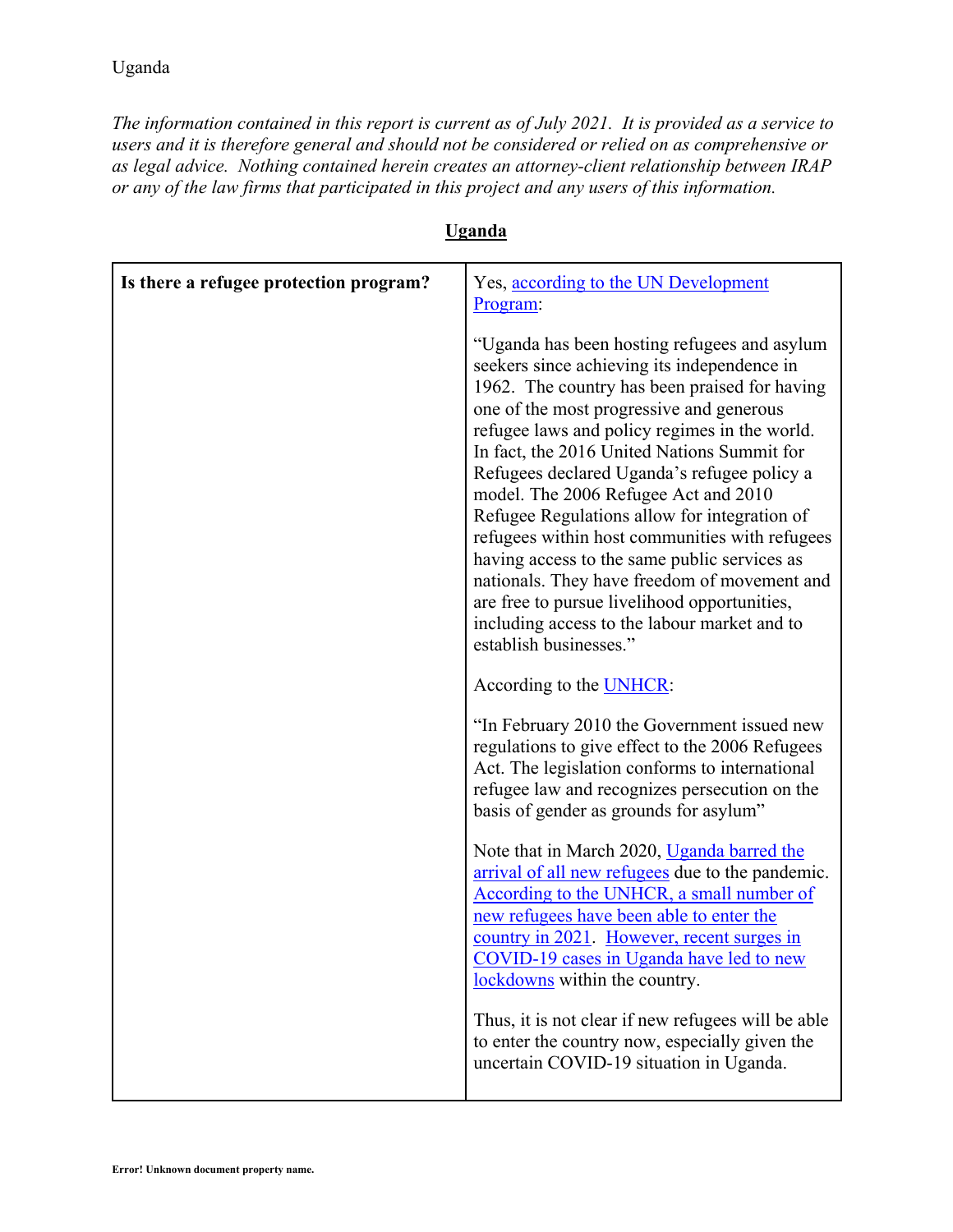| Who runs any available refugee<br>protection program? Who determines<br>which applicants qualify for refugee<br>protection?                                        | <b>According to the U.N. Development Program,</b><br>the Ugandan government funds the refugee<br>program. It appears that the government runs<br>the program and also determines eligibility:<br>"The typical journey of a refugee in Uganda is<br>characterized by an entry phase, settlement and<br>integration phases. During the entry phase,<br>refugees spend between one to three days in a<br>reception centre, where they undergo health<br>screening, registration of all household<br>members and are provided with nonfood items.<br>If prima facie refugee status is not granted, a<br>fact sheet for each refugee is generated and<br>used by the Refugee Eligibility Council (REC)<br>to grant or deny refugee status." |
|--------------------------------------------------------------------------------------------------------------------------------------------------------------------|----------------------------------------------------------------------------------------------------------------------------------------------------------------------------------------------------------------------------------------------------------------------------------------------------------------------------------------------------------------------------------------------------------------------------------------------------------------------------------------------------------------------------------------------------------------------------------------------------------------------------------------------------------------------------------------------------------------------------------------|
| Is the refugee protection program<br>functional? For example, how long does it<br>take for decisions to be issued? What<br>percentage of applications are granted? | Yes it is functional; Uganda is "the largest"<br>refugee hosting country in Africa and the third<br>largest in the world."<br>This paper from the Norwegian Refugee<br>Council details the process. It looks like for<br>some refugees, the process can be extremely<br>quick, taking only a few days to a week.<br>However, there is also an appeals process for<br>those initially denied refugee status. The same<br>paper also states that success rates and the<br>amount of time to reach a determination vary<br>depending on a refugee's country of origin.                                                                                                                                                                    |
| Do refugees have a right to work? A right<br>to education? A right to medical care?                                                                                | The Ugandan Ministry of Gender, Labour and<br>Social Development has adopted a Jobs and<br>Livelihoods Integrated Response Plan for<br>Refugees and Host Communities in Uganda to<br>help refugees integrate and to help them find<br>more economic and employment opportunities.<br>The UNHCR projects that all refugee children<br>will have access to education this year; $\frac{\text{in } 2019}{\text{in } 2019}$ ,<br>73% of registered refugee children received<br>education. There are both primary and<br>secondary schools for refugees. All refugees<br>receive primary health care. The UNHCR                                                                                                                            |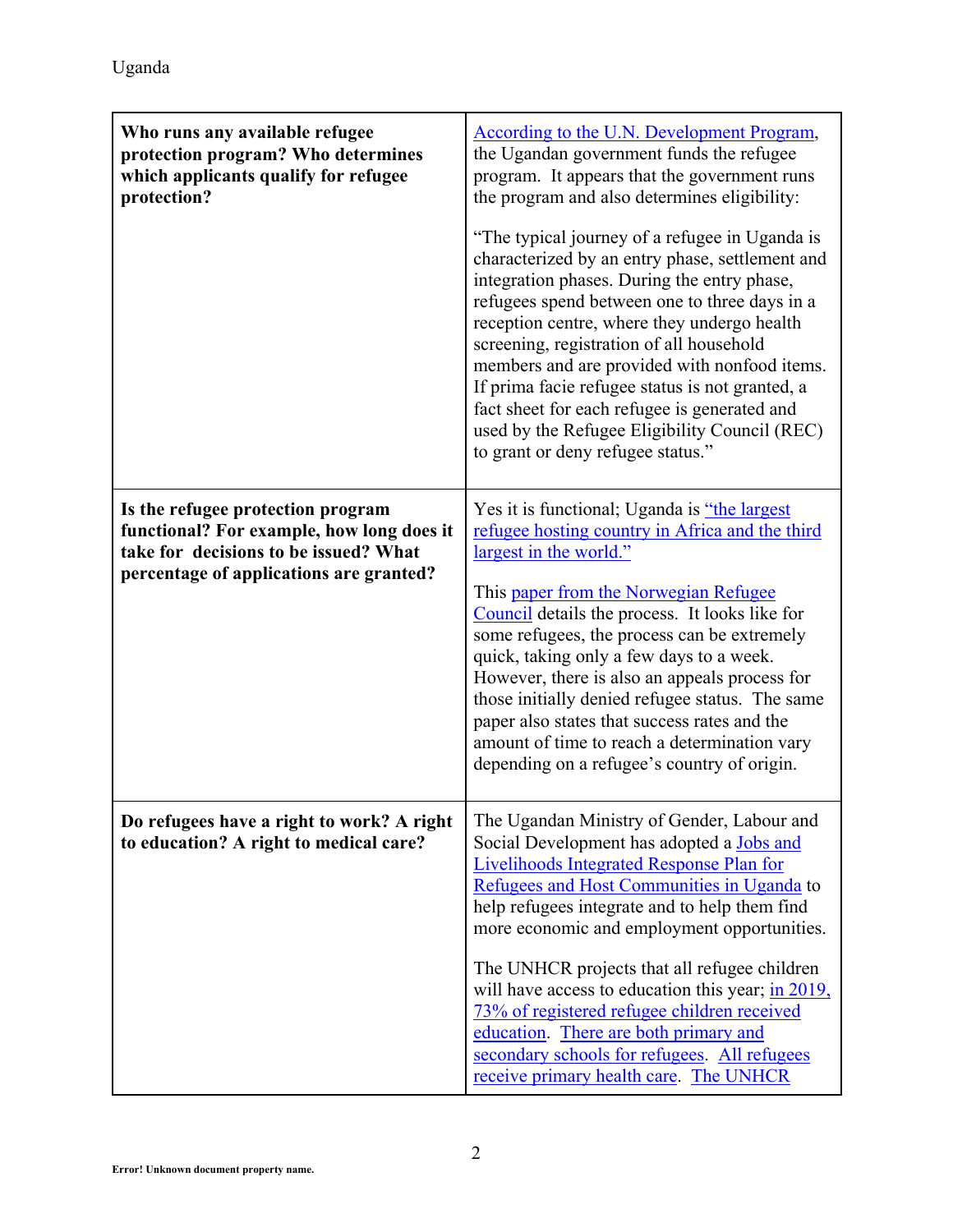|                                                                                                                                                                                                                                                                                                                 | assists refugees by providing water, food, and<br>latrines.                                                                                                                                                                                                                                                                                                                                                                                                                      |
|-----------------------------------------------------------------------------------------------------------------------------------------------------------------------------------------------------------------------------------------------------------------------------------------------------------------|----------------------------------------------------------------------------------------------------------------------------------------------------------------------------------------------------------------------------------------------------------------------------------------------------------------------------------------------------------------------------------------------------------------------------------------------------------------------------------|
| Are those seeking refugee protection free<br>to live freely or forced to reside in camps?                                                                                                                                                                                                                       | There are 13 housing districts for refugees in<br>Uganda: Adjuman, Isingiro, Kampala,<br>Kamwenge, Kikuube, Kiryandongo,<br>Kyegegwa, Koboko, Lamwo, Madi-Okollo,<br>Obongi, Terego and Yumbe; within these<br>districts are 13 settlements where the refugees<br>are hosted: Adjumani, Bidibidi, Imvepi,<br>Kiryandongo, Kyaka II, Kyangwali, Lobule,<br>Nakivale, Oruchinga, Palabek, Palorinya,<br>Rhino Camp and Rwamwanja, in addition to<br>the urban refugees in Kampala. |
| Does a grant of refugee protection result<br>in a pathway to permanent status? In<br>other words, can a refugee eventually<br>become a citizen? Is there another form of<br>legal permanent status available for<br>people with refugee status?                                                                 | No; it appears that a recent controversial court<br>decision decided that refugees cannot become<br>full citizens.                                                                                                                                                                                                                                                                                                                                                               |
| Does the country offer temporary<br>protections available other than refugee<br>status? If so, what are they?                                                                                                                                                                                                   | Unknown                                                                                                                                                                                                                                                                                                                                                                                                                                                                          |
| What, if any, penalties are there for<br>people without status or people who are<br>denied refugee protection?                                                                                                                                                                                                  | It looks like there is an appeals process for<br>those denied refugee status. If a refugee<br>exhausts his or her appeals and is not granted<br>refugee status, he or she will be deported.                                                                                                                                                                                                                                                                                      |
| What organizations exist in-country that<br>can help displaced people seek available<br>protections? What other organizations in<br>the country may be able to help displaced<br>people access services and rights, even if<br>their mission is not to specifically work<br>with refugees and displaced people? | The United Nations High Commissioner for<br>Refugees is active in the country and has<br>several offices in the country.                                                                                                                                                                                                                                                                                                                                                         |